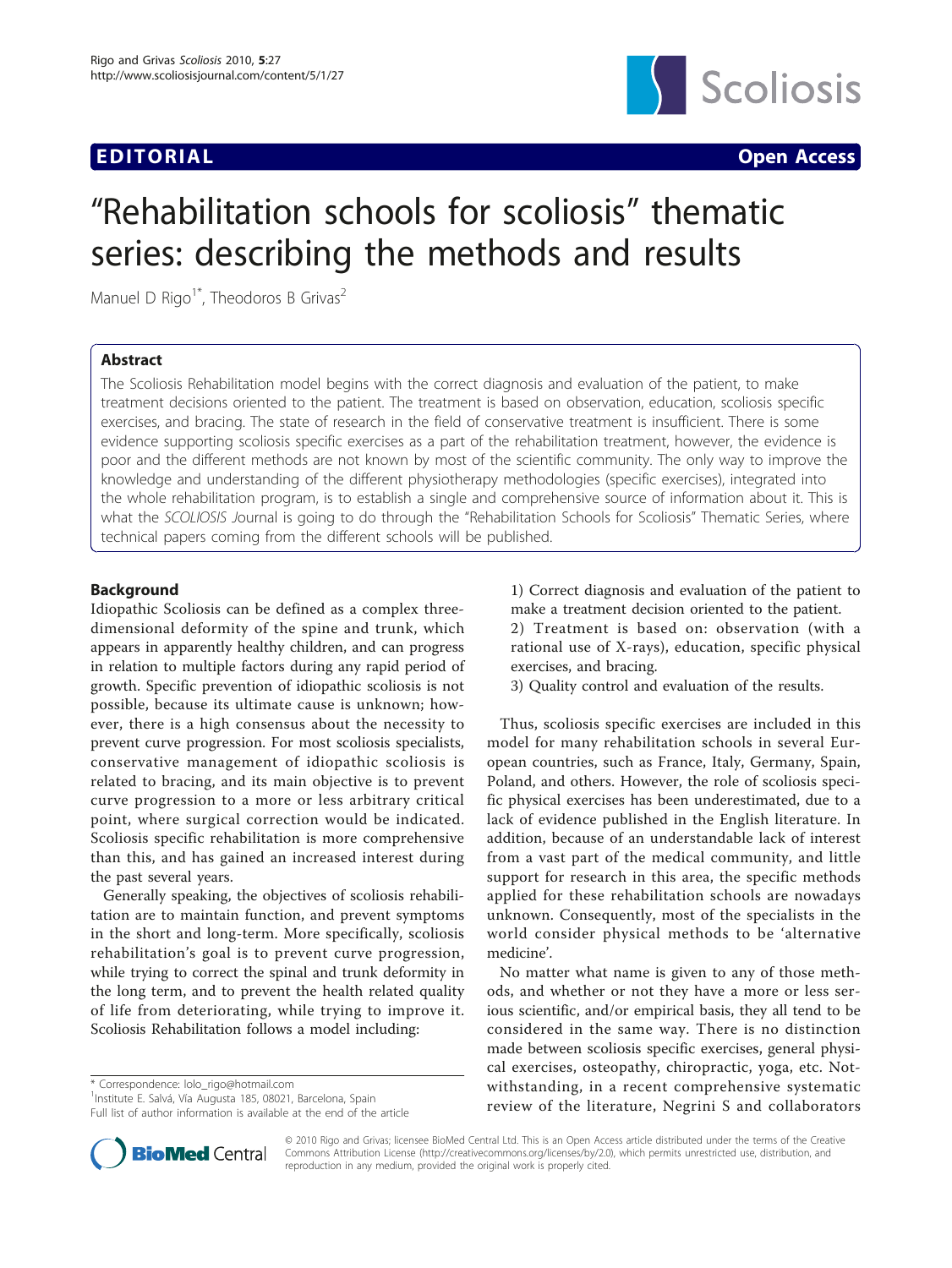have shown that, for a combination of some scoliosis specific physical exercises methods, the level of evidence has changed from 2a to 1b (Oxford EBM Centre) during the last five years [\[1\]](#page-5-0). Most of the results have been published by experienced teams using a multidisciplinary approach, where specific physical exercises methods with appropriate basic principles are used exclusively, or in combination with bracing, or surgery (pre- and post-).

The 2005 SOSORT consensus paper on physical exercises in the treatment of idiopathic scoliosis, at risk of brace treatment [\[2\]](#page-5-0), reported that specialists in scoliosis physiotherapy agree on several features that can be regarded, currently, as standard features in the rehabilitation of scoliosis patients. These features include autocorrection in 3D; training in activities of daily living; stabilizing the corrected posture, and patient education. Most recognized rehabilitation schools involved in SOSORT use exercise programs based on these principles. Another important fact, consistent among the different scoliosis rehabilitation schools, is a multidisciplinary approach. The majority of proposed conservative treatment methods recognize that no isolated professional can be successful on a regular basis. Therefore, most recognized rehabilitation schools use a basic multidisciplinary working team, formed by one medical doctor (MD) with specialized knowledge, one physiotherapist (PT), and one orthotist (CPO). A psychologist may also be included, or necessary at times, although an experienced basic team can properly manage most of the patients. In other words, in scoliosis rehabilitation, like in many other rehabilitation issues, methods are not efficient by themselves, and in any case, failures may always happen.

According to the above mentioned 2005 SOSORT consensus paper, any methodology to treat IS with exercises should take in consideration the three-dimensional nature of IS. We would add to this the importance of the pathomechanism of progression, as prevention of curve progression is one of the main goals of the specific exercise. In this paper, we provide a short introduction to the three-dimensional nature of IS, and its pathomecanism of progression, both essential points in defining scoliosis specific exercises versus simply general physical exercise. We then invite the different rehabilitation schools to present, in a rational way, their methodologies and results.

## The three-dimensional nature of Idiopathic Scoliosis

Jean Dubousset wrote in 1992 [\[3](#page-5-0)]: "The tri-dimensional nature of scoliosis was identified in the  $19^{th}$  century. John Shaw recognized it in 1824, and clearly demonstrated that the apex of the deformity is lordotic, with the anterior column longer than the posterior column. In

1865, Adams also described the presence of lordosis in the thoracic apical region. With the arrival of radiology in 1895, the anatomical observations made by Shaw and Adams were quickly forgotten. The projections of the skeleton produced by X-rays were so attractive for doctors, surgeons, etc. that their thoughts were concentrated only on what was projected, the anteroposterior view, and rarely the sagittal view. As a result of this unidimensional approach, errors occurred in the use of instrumentation systems of the spine, creating the lumbar flat back syndrome, for example. This occurred throughout the world, in spite of the efforts made by Roaf and Somerville in their persistent description of the 3D nature of the scoliotic deformity. Dickson has recently underlined these findings of his British colleagues. In France, Rene Perdriolle was a pioneer in promoting the reality of the tri-dimensional nature of the deformity". During the second half of the twentieth century, a series of orthoses were developed within this one-dimensional, or two dimensional maximum, context by people who at least considered rotation. These braces are still used as standard scoliosis treatment in some countries, even though many of these brace concepts were later related to the thoracic and lumbar flat back syndrome [[4-9](#page-5-0)].

Scoliotic deformity can be described as a 'series of vertebral segments placed in extension, or lordosis, which deflect and axially rotate towards the same side' (Dubousset 1992). According to Dubousset, rather than a succession of lateral deviations, idiopathic scoliosis represents the combination of torsional regions joined by junctional zones. The Scoliosis Research Society (SRS) recognizes two meanings to this term torsion [[10](#page-5-0)]: The first is mechanical torsion, which refers to the torsional deformity of the column considered as a plastic structure. Mechanical torsion affects the disc (intervertebral torsion) as well as the vertebra (intravertebral torsion) [\[11](#page-5-0)]. The second meaning is geometrical torsion. Geometrical torsion is defined as the 'tortuosity' of the spine considered as a line in space. The column changes its physiological shape in the frontal, transverse and sagittal planes, adopting extremely diverse anatomoradiological patterns. Torsional forces produce both mechanical and geometrical torsion. Geometrical torsion is related to translation of the apical vertebra. Several authors have described the evolution of a right thoracic scoliosis as a torsional phenomenon that translates the apical vertebra first ventro-lateral and further laterodorsal, away from the upper end vertebra (UEV) [[12](#page-5-0),[13](#page-5-0)]. Consequently, the scoliotic spine initially becomes more or less lordotic, from any given configuration, and further develops as a paradoxical kyphoscoliosis. It must be differentiated between geometrical lordosis and structural lordosis. Morphologically, IS is a fixed lordotic deformity of the spine; however the degree of this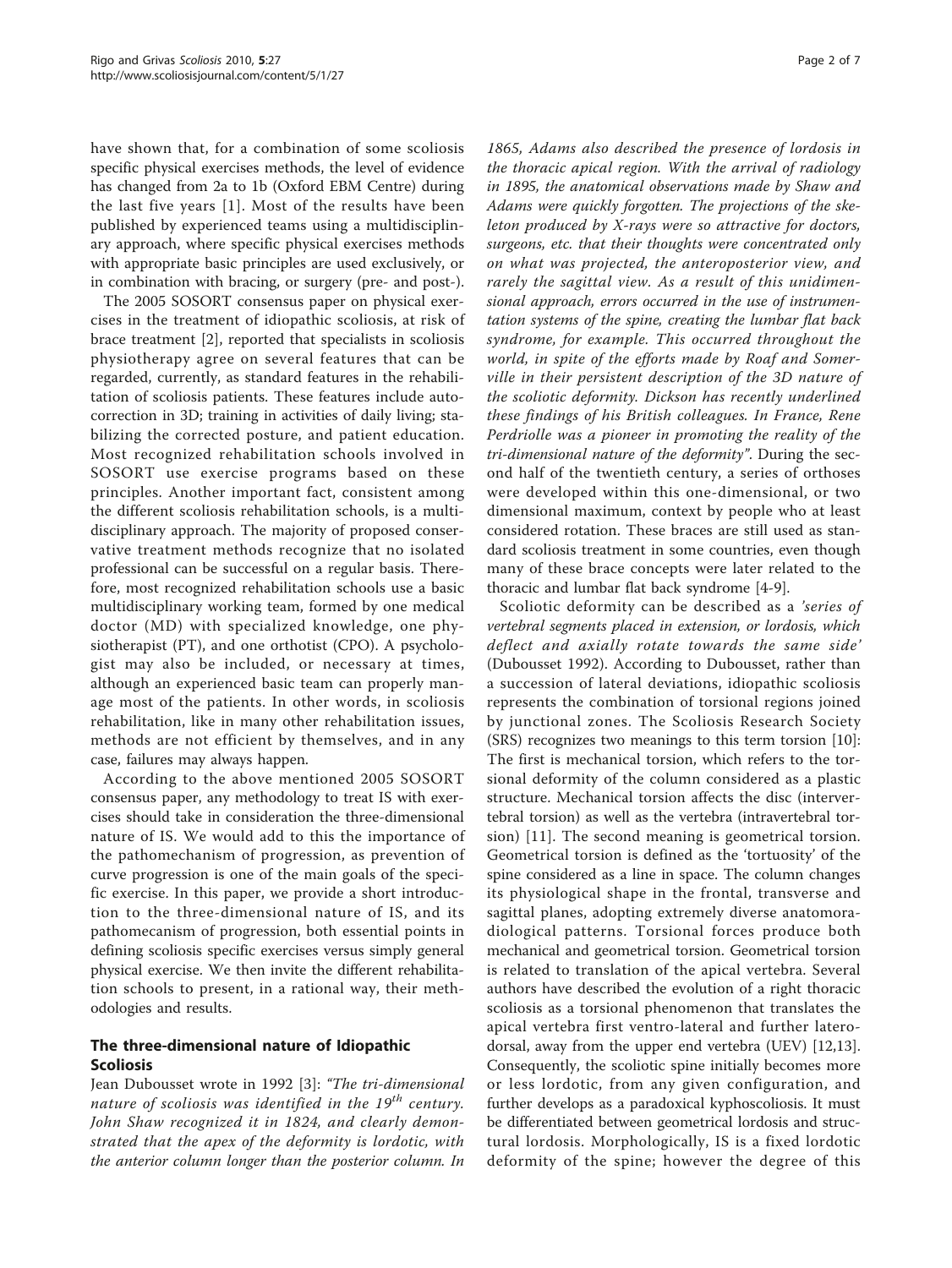anatomical lordosis is variable. On the other hand, the scoliotic spine can adopt highly variable sagittal profiles from a geometrical lordosis to a paradoxical kyphosis. Obviously, nowadays few scoliosis cases progress to reach this last condition unless the lordotic structural component is minimal, and the original sagittal geometry was already normo or hyper-kyphotic. On the other hand, it must be pointed out that several authors have concluded that the lordotic component is an essential component for the pathogenesis of idiopathic scoliosis as a compensatory mechanism, but is not an aetiological factor. The main paper claiming this was conducted by Grivas TB et al [\[14](#page-5-0)]. In this study the lateral spine profile of mild (10°-20°) scoliotic curves was found to be similar to the lateral spine profile of their healthy controls. This study, as others [\[15\]](#page-5-0), provides evidence that thoracic hypokyphosis, by facilitating axial rotation, could be viewed as being permissive (a compensatory mechanism), rather than as aetiological factor, in IS pathogenesis.

Following with Dubousset's description, scoliosis correction may be achieved through detorsional forces, with the intention of better aligning the column in the frontal plane, and normalizing the sagittal configuration of the spine. Postural three-dimensional correction, during scoliosis specific exercises, means that the patient will try, with and without external assistance, to achieve the best possible frontal, transversal and physiological sagittal alignment, before producing any active muscle activation to stabilize the correction. The three-dimensional correction must be performed in combination, and synchronized in all three planes; not during a set of sequential exercises which approach the correction by isolating plane by plane (for example: one exercise to correct in the frontal plane; a second exercise to correct in the transversal plane, and a third exercise to correct in the sagittal plane).

## The pathomechanism of progression

R.G. Burwell, in Pediatric Rehabilitation, published a complete revision on this topic, later revisited in the ICL book of the SOSORT [[16,17](#page-5-0)], and more recently in a full paper published in SCOLIOSIS [\[18\]](#page-5-0). Burwell, in agreement with the biphasic concept, concluded that "there is a view that there are two types of pathogenesis factors for idiopathic scoliosis: initiating (or inducing) factors and those that cause curve progression". He deeply explores the description of these factors: "progressive AIS, mainly affecting girls, is generally attributed to relative anterior spinal overgrowth from a mechanical mechanism (torsion) during the adolescent growth spurt." There are some biological, morphological, neuromuscular and biomechanical susceptibilities, but four main factors have been well established as progression factors: Asymmetrical loading of the spine, vertebral growth modulation, spine slenderness and growth potential. In the above mentioned susceptibilities, the intervertebral disc could be included as an additional morphological factor involved in the progression of an IS curve. Its role will also be examined later as a fifth factor.

The four factors are related to the "vicious cycle concept" described by Stokes [[19](#page-5-0)] or "the growth-induced torsion concept" modified by Burwell from Stokes. Stokes showed that an imposed vertebral deformity could be corrected by reversing the load used to create it. 'This implies that the principles of the Hueter Volkmann law are applicable to the correction of an existing vertebra deformity providing there is sufficient residual growth'. They also showed that 'when the external loading is removed, growth rates return to normal, demonstrating that growth was not permanently affected by previously applied external loading'. The results of their study have implications in the design, use, and effectiveness of bracing as well as physical therapy methods in the treatment of IS. They suggest that 'if sufficient force is applied to the vertebra the progression of a scoliosis could be arrested, or even reversed'. Whether or not the progression of an established scoliotic deformity is secondary to asymmetric loading, correction of the deformity using the principles of Hueter-Volkmann law is possible as long as there is sufficient residual growth. Other studies [[20,21\]](#page-5-0) have demonstrated the feasibility of the modeling approach achieving at the same time a complete representation of the scoliotic spine.

Inciting the first factor, in human scoliosis, asymmetrical loading could result from:

- The effect of gravity
- Muscle action
- Lordosing reactive forces
- Human gait
- Growth induced torsion

#### The effect of gravity

Gravity promotes progression in any curvature exceeding a critical point. Axial forces produced by gravity become asymmetric in a scoliotic spine. In the presence of a structural lordo-scoliosis, asymmetric loading produces a lateral force vector which increases translation with coupled vertebral rotation. The 'vicious cycle' model explains how lateral deviation increases vertebral and disc deformity. Haderspeck and Shultz [[22](#page-5-0)] (1981) studied the muscle, and body weight, actions in scoliosis progression, and their conclusions were reviewed by Shultz in a paper [[23\]](#page-5-0) published in the proceedings of the International Symposium on 3D Scoliotic Deformities joined with the VIIth International Symposium on Spinal Deformity and Surface Topography (Montreal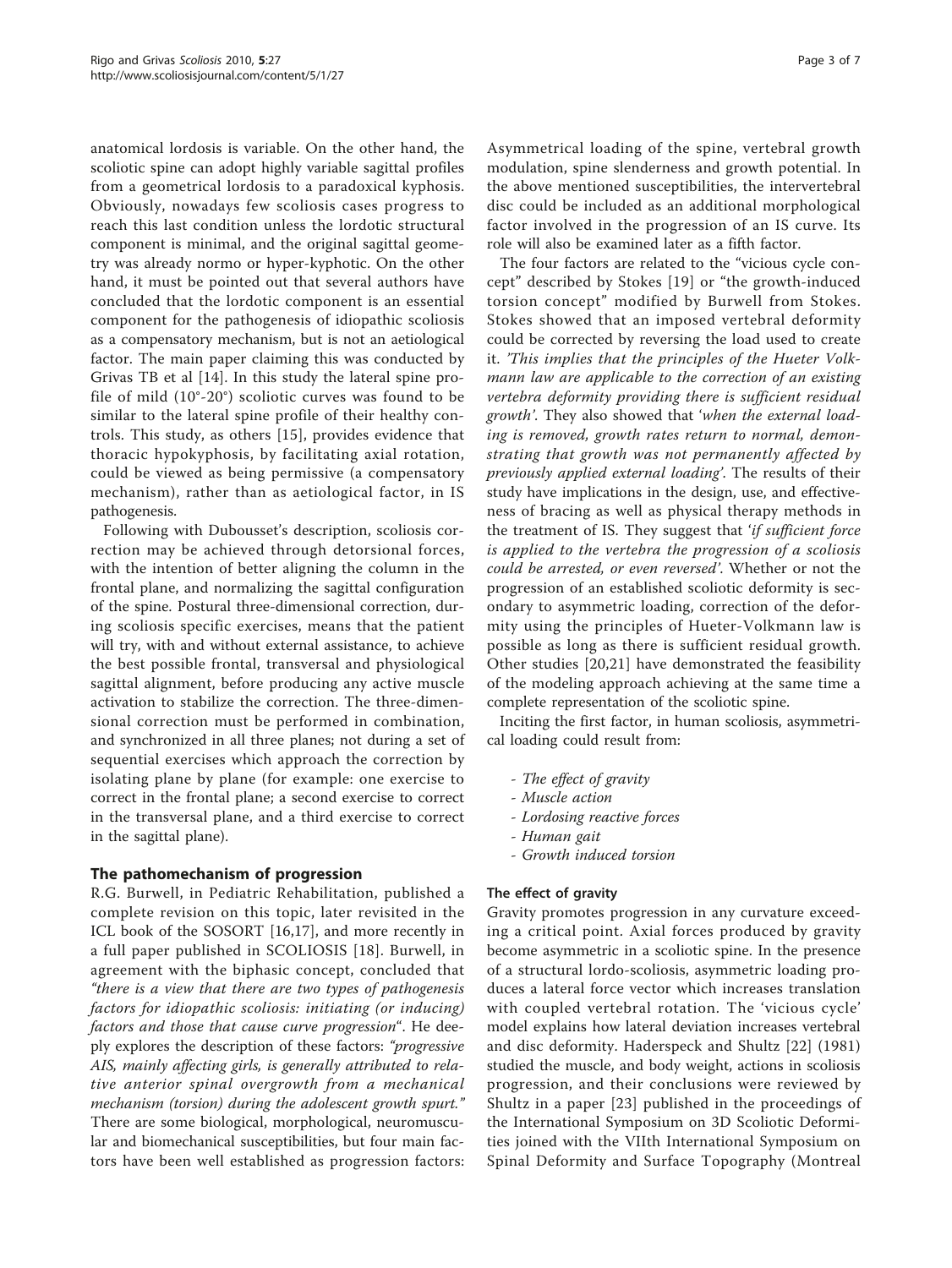1992). Schultz summarized that 'application of superior body segment weights were capable of causing substantial increases in Cobb measures. Body weight application effects were influenced by initial spine morphology. The Cobb measure changes produced were to some extent dependent on whether, and how, the trunk was restored to its upright position after the given force application'. Thus, it seems that the consequences of the need for the trunk structures to support the weight of the body segments superior to them would be obviously different, when comparing passive scoliotic posture and active 3D corrected posture, at least theoretically.

#### Muscle action

Although it has been studied at large, there is still controversy as to whether, or not, a muscle disease is a primary factor in the etiopathogenesis of IS. However, it seems clear that IS produces a secondary muscle imbalance, one of the most important factors in the progression of the deformity [\[24](#page-5-0)]. Recent studies have shown, in the natural history of IS, that spinal growth velocity and electromyography ratio at the lower end vertebra are prominent risk factors of curve progression [\[25](#page-5-0)[,26\]](#page-6-0). The asymmetric muscle activity has been clearly associated with increased axial rotation, lateral deviation and decreased kyphosis.

#### Lordosing reactive forces

This is related to the bi-planar theory of Dickson et al. [[27\]](#page-6-0). In the presence of a lateral deviation, and/or axial rotation, combined with an asymmetrical shortening of the dorsal elastic structures, any flexion effort is converted into a lordotic force. Due to reflex mechanisms, flexion movements of the spine provoke tension on the dorsal elastic structures, which produce a reactive asymmetrical concentric force, increasing lordosis, and secondarily, axial rotation and lateral deviation as well.

#### Human gait and torsion

According to the Nottingham thoracospinal concept, torsional forces are produced during gait [[28](#page-6-0)]. When examining gait dynamics, axial pelvis-lower spinal rotation is counteracted by axial upper spinal counter-rotation. Burwell called it the 'dinner plate tent-pole' concept where the pelvis is likened to a dinner plate, and the spine to a flagpole or tent-pole. The gap between the upper spine and the lower spine represents the transitional point, above which axial rotation is in the direction opposite to that below. In the thoracic spine, rotation is maximal about T7, and minimal at the lower three levels.

#### Growth induced torsion

Progression in AIS has been attributed to a relative anterior spinal overgrowth - RASO - [\[29\]](#page-6-0) which causes a growing induced torsion. Although the existence of RASO is widely accepted, the question of which mechanism(s) is related is still controversial. No matter what causes RASO, according to Burwell's model, lordoscoliosis formed by growing torsion is what causes eccentric loading, eccentric growing, and vertebral and disc deformity. This is as a more complex interpretation of the 'vicious cycle' model, and is closely related with the three-dimensional nature of the deformity.

#### The role of the intervertebral disc in the progression, and regression, of a scoliotic curve

It has been reported that in mild scoliotic curves, when the deformity is initiating, the intervertebral disc (IVD) is found wedged, but the vertebral body is not. The spine is deformed first at the level of the IVD, due to the increased plasticity of the IVD, in the way of either torsion, or wedging, as an expression of other initiating factors that may result in idiopathic scoliosis (IS) [[30,31\]](#page-6-0). This was also verified three years later by Will et al 2009 [[32](#page-6-0)]. The IVD contains the aggrecans of glycosaminoglycans (GAGs), which imbibe water through the so called Gibbs-Donnan mechanism. The highest concentration of aggrecans is in the nucleus pulposus (NP), where they are entrapped in a type II collagen network [[33\]](#page-6-0). There is an increased collagen content in the NP of AIS IVD, which is maximal at the apex of the curvature. Furthermore, in the scoliotic spine the NP in the IVD is displaced towards the convex side of the wedged interspaces [[34\]](#page-6-0). Differences also exist in the collagen distribution, between the concave and convex sides of the scoliotic annulus fibrosus in AIS, with depleted levels in the former compared to the latter [[35\]](#page-6-0). Composing all the above findings, it has been suggested that the imbibed water, mainly in the apical IVD, but also in the adjacent discs above and below it, must be in a greater amount in the convex side than in the concave [\[30,31](#page-6-0)]. This asymmetrical pattern of the water distribution in the scoliotic IVD, in association with the diurnal variation in the water content of IVD - "swelling" (during night time) - and "shrinkage" (for the period of day time under the application of the body load during the upright posture), [\[36](#page-6-0)] imposes asymmetrical, convex-wise, concentrated cyclical loads to the IVD, and the adjacent immature vertebrae (vertebral growth plates) of the child during the 24 hour period. The convex side of the wedged IVD sustains greater amount of expansion than the concave side, leading to the sequelae of asymmetrical growth of adjacent vertebrae (Hueter-Volkmann law), due to asymmetric diurnal variations in loading during the 24 hour period.

The strong correlation between lumbar Lower Inter-Vertebral Disc Wedging (LIVDW) and thoracic Cobb Angle (CA) [\[30,31](#page-6-0)] implicates the important role of the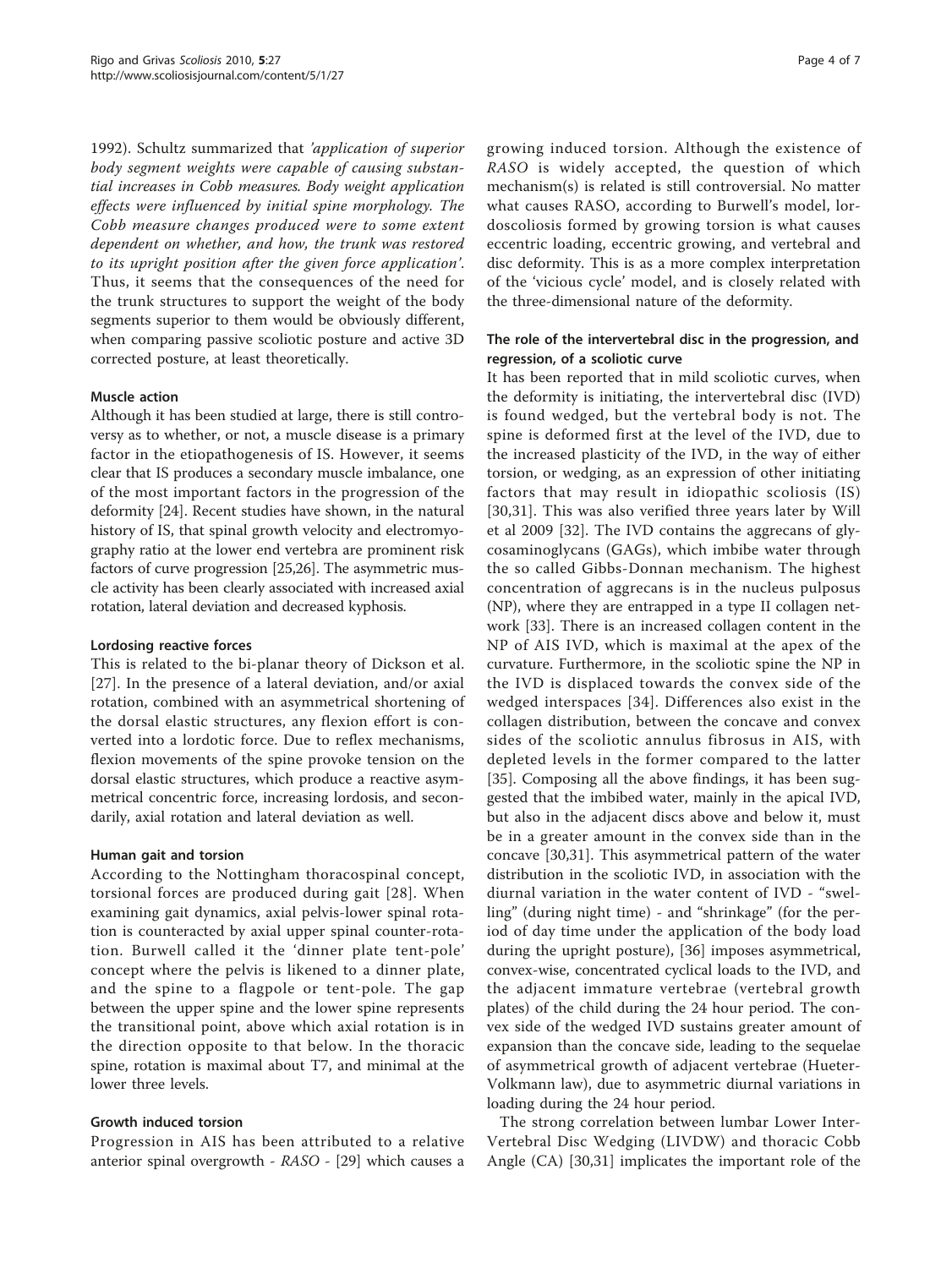lumbar spine, and particularly that of the lumbar LIVDW, to the progression of the scoliotic curve, as the lumbar IVDs are significantly larger. The correlations found [[30,31\]](#page-6-0) imply that the apical intervertebral disc wedging, through the proposed mechanism, seems to be an important contributory factor in the progression of IS curves, emphasizing the role of the apical intervertebral disc in IS pathogenesis. Consequently, the response of bone growth to asymmetrical loading follows an asymmetrical pattern, and gradually can enhance the correction of the deformity, if optimal corrective forces are applied with a specific physiotherapy program [[37\]](#page-6-0).

### General principles for conservative treatment

According to the above described factors, we suggest that conservative treatment should be based on several general principles:

- 1. Prevention of asymmetric compressive forces related to passive posture
- 2. Reduction of the secondary muscle imbalance

3. Prevention of the lordosing reactive forces (passive posture, repeated forward bending movements)

4. Prevention of asymmetric torsional forces from gait

5. Production of dynamic detorsional forces involving breathing mechanics.

All of these principles are directed to reverse the 'vicious cycle' into a 'virtuous cycle'. However, this could not be achieved without considering the constant interaction between the growing skeleton and the neural system. Burwell and collaborators [[17](#page-5-0)] have defined this interaction, by taking an idea expressed originally by Nachemson, the 'neuro-osseous timing of maturation -NOTOM - system escalators'. Burwell, and collaborators, describe a collective model for adolescent idiopathic scoliosis pathogenesis, which involves abnormality of the escalators of a normal neuro-osseous timing of maturation system as a central concept: 'In normal growth and maturation, the two polarized processes are synchronous, and symmetric, linked through sensory input and motor output. In AIS pathogenesis, the polarized processes are asynchronous, with asymmetry on one, or both, of the processes'. Abnormality of these two polarized processes is associated with the initiation, and progression, of right thoracic AIS, with relative spinal overgrowth and torsion. In this model, the central neural system's (CNS) postural maturation delay, and/or asymmetry, fails to control initiating scoliosis. The asymmetric input will change normal 'reference corporal schema' at the CNS, becoming a 'scoliotic corporal schema' with its abnormal asymmetric motor output. Whether, or not, this abnormal asymmetric motor output comes from a primary, or secondary, neurological failure, the fact is that it promotes, and increases, the asymmetric muscle function, which can be considered a progression pathomecanism factor. This represents a parallel 'neural vicious cycle' related to the neurological function, which would empower the first described 'growth-skeletal vicious cycle'.

## General Principles of Specific Physical Therapy Methods

Specific physical therapy methods should consider two main premises in the treatment of IS; the 3D nature of the condition, and the skeletal, and neurological, pathomechanism of progression. The main objective of physical therapy should be to convert the 'vicious cycle' into a new 'virtuous cycle', where deforming forces are prevented, and reverted, not only during the exercise practice, but also during the activities of daily living.

The articles published in the 'Rehabilitation Schools for Scoliosis' Thematic series of the SCOLIOSIS journal will comply with some essential characteristics and format. The articles describing specific Rehabilitation Schools for Scoliosis should be organized as follows:

• **Introduction:** Includes general notes and goals of the study.

• History: A brief history of the Rehabilitation School.

• Theoretical principles: How the Rehabilitation program might work (theory). General description of the mechanical principles of correction for the various curve patterns (note classification used).

• Exercises: Detail specific exercises, with photos of how to perform them.

• Practical issues. This should be divided into the following parts:

○ Protocols: Description of the protocols generally used according to each clinical situation.

○ Results & case reports: Short review of published results. The results should be divided into groups related to short term (at least 6 months), midterm (end of growth) or long term (follow-up beyond growth). Also, the type of study performed (case series, controlled) and the population considered must be reported. Moreover, cases of different curve types, fully documented with photos, clinical data and radiographs, should be reported. However, patient consent must be obtained for this data, and provided upon submission.

○ Discussion: Comparison with other rehabilitation programs based on the author's hypothesis; strengths and limitations, advantages and disadvantages.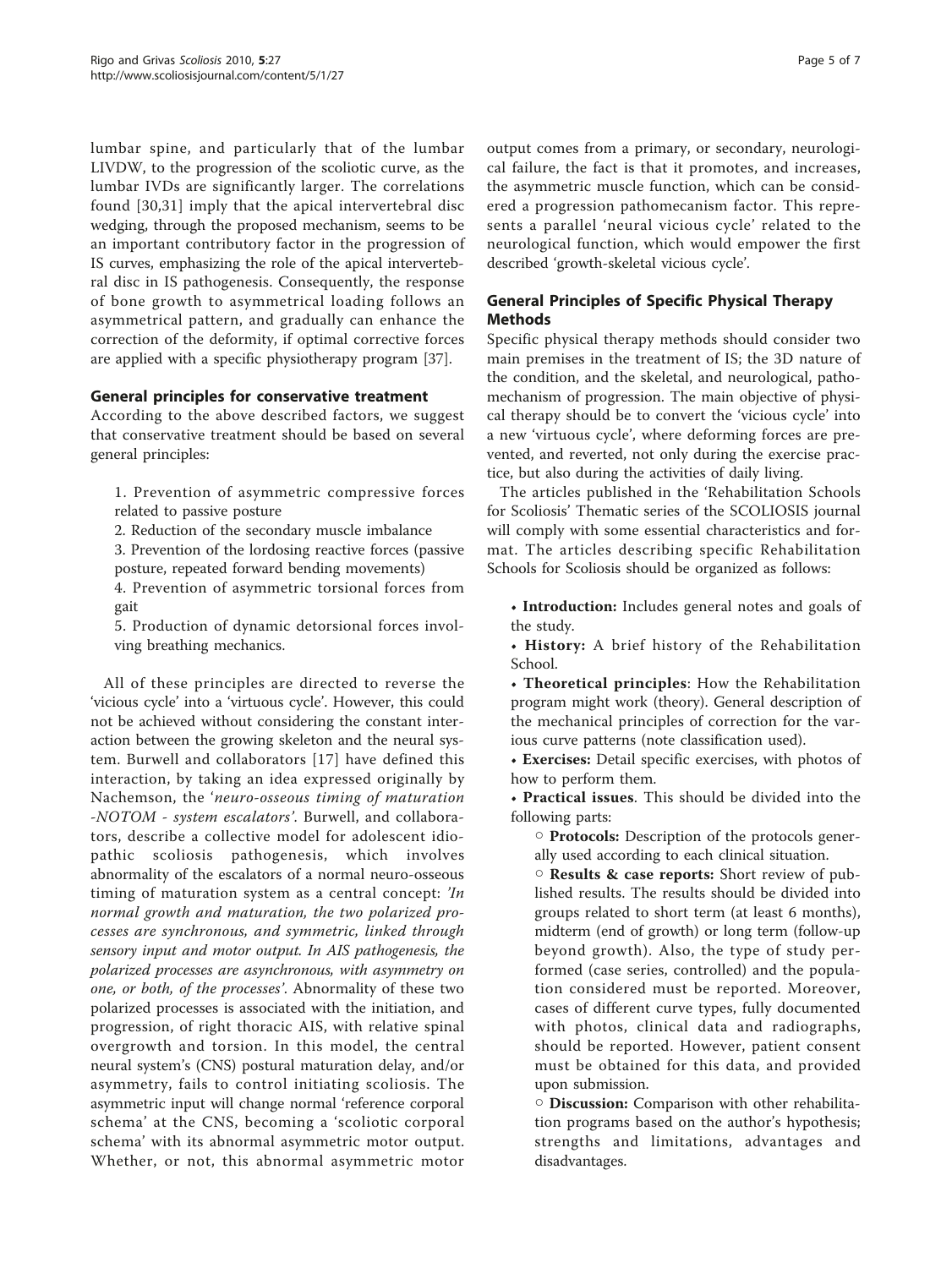<span id="page-5-0"></span>○ Conclusions: With final remarks.

○ Abstract: Organized with the following sections: background, rehabilitation program description and principles, results, conclusions. (indications for future research directions, technical notes concerning particular details of the rehabilitation program, devices used for the implementation of it, and so on.)

### Conclusion

SCOLIOSIS journal is focused on spinal deformities. Even though there is some evidence in favour of scoliosis specific exercises [1], the actual knowledge in the field does not yet allow us to classify the existing rehabilitation schools and methods. Consequently, to increase our collective knowledge in this field, we will publish in a systematic way, what is being done today by clinicians with the most expertise. Discussion must be open among these experts to allow progressive comparisons, and a deeper understanding, so their contributions will be accepted, and published, in the same thematic series of the journal, in parallel with the brace thematic series. We are confident that with this new effort, the journal will become an important source of information to the world of spinal deformity management, and will increase our understanding of how specific exercises affect the outcome of these problems. We do this for the benefit of the patients.

#### Acknowledgements

We express our thanks to Joseph P. O'Brien, MBA for copy-editing this article.

#### Author details

<sup>1</sup>Institute E. Salvá, Vía Augusta 185, 08021, Barcelona, Spain. <sup>2</sup>Department of Trauma and Orthopaedics, "Tzanio" General Hospital - NHS, Tzani & Afendouli str, 18536, Piraeus, Greece.

#### Authors' contributions

MR and TBG contributed in the manuscript drafting. The authors read and approved the final manuscript.

#### Competing interests

The authors declare that they have no competing interests.

Received: 30 November 2010 Accepted: 24 December 2010 Published: 24 December 2010

#### References

- Negrini S, Atanasio S, Zaina F, Romano M: [Rehabilitation of adolescent](http://www.ncbi.nlm.nih.gov/pubmed/18418337?dopt=Abstract) [idiopathic scoliosis: results of exercises and bracing from a series of](http://www.ncbi.nlm.nih.gov/pubmed/18418337?dopt=Abstract) [clinical studies. Europa Medicophysica-SIMFER 2007 Award Winner.](http://www.ncbi.nlm.nih.gov/pubmed/18418337?dopt=Abstract) Eur J Phys Rehabil Med 2008, 44(2):169-176.
- 2. Weiss HR, Negrini S, Hawes CH, Rigo M, Kotwicki T, Grivas TB, Maruyama T, members of the SOSORT: [Physical exercises in the treatment of](http://www.ncbi.nlm.nih.gov/pubmed/16759360?dopt=Abstract) [idiopathic scoliosis at risk of brace treatment - SOSORT consensus paper](http://www.ncbi.nlm.nih.gov/pubmed/16759360?dopt=Abstract) [2005.](http://www.ncbi.nlm.nih.gov/pubmed/16759360?dopt=Abstract) Scoliosis 2006, 1:6, (11 May 2006).
- 3. Dubousset J: Importance of the three-dimensional concept in the treatment of scoliotic deformities. In Dansereau J ed. International Symposium on 3D Scoliotic deformities joined with the VIIth International

Symposium on Spinal Deformity and Surface Topography Edited in Germany, Gustav Fisher Verlag; 1992, 302-311.

- 4. Winter RB, Lovell WW, Moe JH: Excessive thoracic lordosis and loss of pulmonary function in patients with idiopathic scoliosis. J Bone Joint Surg Am 1975, 56(7):972-977.
- 5. Labelle H, Dansereau J, Bellefleur C, Poitras B: [3-D study of the immediate](http://www.ncbi.nlm.nih.gov/pubmed/1299160?dopt=Abstract) [effect of the Boston brace on the scoliosis lumbar spine.](http://www.ncbi.nlm.nih.gov/pubmed/1299160?dopt=Abstract) Ann Chir 1992, 46(9):814-820.
- 6. Willers U, Nomelli H, Aaro S, Svensson O, Hendlund R: [Long-term results of](http://www.ncbi.nlm.nih.gov/pubmed/8470002?dopt=Abstract) [Boston brace treatment on vertebral rotation in idiopathic scoliosis.](http://www.ncbi.nlm.nih.gov/pubmed/8470002?dopt=Abstract) Spine 1993, 18(4):432-435.
- 7. Labelle H, Dansereau J, Bellefleur C, Poitras B: [Three-dimensional effect of](http://www.ncbi.nlm.nih.gov/pubmed/9122764?dopt=Abstract) [the Boston brace on the thoracic spine and the rib cage.](http://www.ncbi.nlm.nih.gov/pubmed/9122764?dopt=Abstract) Spine 1996, 21(1):59-64.
- 8. Wong MS, Evans JH: [Biomechanical evaluation of the Milwaukee brace.](http://www.ncbi.nlm.nih.gov/pubmed/9604276?dopt=Abstract) Prosthet Orthot Int 1998, 22(1):54-67.
- 9. Aubin CE, Dansereau J, de Guise JA, Labelle H: [Rib cage-spine coupling](http://www.ncbi.nlm.nih.gov/pubmed/9089935?dopt=Abstract) [patterns involved in brace treatment of adolescent idiopathic scoliosis.](http://www.ncbi.nlm.nih.gov/pubmed/9089935?dopt=Abstract) Spine 1997, 22(6):629-635.
- 10. Stokes IA: [Three-dimensional terminology of spinal deformity: A report](http://www.ncbi.nlm.nih.gov/pubmed/8153835?dopt=Abstract) [presented to the Scoliosis Research Society by the SRS Working Group](http://www.ncbi.nlm.nih.gov/pubmed/8153835?dopt=Abstract) [on 3-D terminology of spinal deformity.](http://www.ncbi.nlm.nih.gov/pubmed/8153835?dopt=Abstract) Spine 1994, 19:236-248.
- 11. Perdriolle R, Vidal J: [Morphology of scoliosis: three-dimensional evolution.](http://www.ncbi.nlm.nih.gov/pubmed/3615285?dopt=Abstract) Orthopedics 1987, 10(6):909-915.
- 12. Perdriolle R, Vidal J: [Thoracic idiopathic scoliosis curve evolution and](http://www.ncbi.nlm.nih.gov/pubmed/4089651?dopt=Abstract) [progression.](http://www.ncbi.nlm.nih.gov/pubmed/4089651?dopt=Abstract) Spine 1985, 10:785-791.
- 13. Asher M, Cook LT: Adolescent idiopathic scoliosis transverse plane evolution. Threedimensional analysis of spinal deformities. In Health Technologies and Informatics 15. Edited by: D'Amico, Merolli, Santambrogio. IOS Press; 1995:253-258.
- 14. Grivas TB, Dangas S, Samelis P, Maziotou C, Kandris : [Lateral spinal profile](http://www.ncbi.nlm.nih.gov/pubmed/15457689?dopt=Abstract) [in school-screening referrals with and without late onset idiopathic](http://www.ncbi.nlm.nih.gov/pubmed/15457689?dopt=Abstract) [scoliosis 10 degrees-20 degrees.](http://www.ncbi.nlm.nih.gov/pubmed/15457689?dopt=Abstract) Stud Health Technol Inform 2002, 91:25-31.
- 15. Rigo M, Quera-Salvá G, Villagrasa M: [Sagittal configuration of the spine in](http://www.ncbi.nlm.nih.gov/pubmed/17108409?dopt=Abstract) [girls with idiopathic scoliosis: progression rather than initiating factor.](http://www.ncbi.nlm.nih.gov/pubmed/17108409?dopt=Abstract) Stud Health Technol Inform 2006, 123:90-94.
- 16. Burwell RG: [Aetiology of idiopathic scoliosis: current concepts.](http://www.ncbi.nlm.nih.gov/pubmed/14713582?dopt=Abstract) Pediatric Rehabilitation 2003, 6(3-4):137-170.
- 17. Burwell RG, Dangerfield MH, Freeman BJC: [Etiologic theories of idiopathic](http://www.ncbi.nlm.nih.gov/pubmed/18810026?dopt=Abstract) [scoliosis. Somatic nervous system and the NOTOM escalator concept as](http://www.ncbi.nlm.nih.gov/pubmed/18810026?dopt=Abstract) [one component in the pathogenesis of adolescent idiopathic scoliosis.](http://www.ncbi.nlm.nih.gov/pubmed/18810026?dopt=Abstract) Stud Health Technol Inform 2008, 140:208-217.
- 18. Burwell RG, Aujla RK, Grevitt MP, Dangerfield PH, Moulton A, Randfell TL, Anderson SI: [Pathogenesis of adolescent idiopathic scoliosis in girls - a](http://www.ncbi.nlm.nih.gov/pubmed/19878575?dopt=Abstract) [double neuro-osseous theory involving disharmony between two](http://www.ncbi.nlm.nih.gov/pubmed/19878575?dopt=Abstract) [nervous systems, somatic and autonomic expressed in the spine and](http://www.ncbi.nlm.nih.gov/pubmed/19878575?dopt=Abstract) [trunk: possible dependency on sympathetic nervous system and](http://www.ncbi.nlm.nih.gov/pubmed/19878575?dopt=Abstract) [hormones with implications for medical therapy.](http://www.ncbi.nlm.nih.gov/pubmed/19878575?dopt=Abstract) Scoliosis 2009, 4:24, (Oct 31).
- 19. Stokes IA, Burwell RG, Dangerfield PH: [Biomechanical growth modulation](http://www.ncbi.nlm.nih.gov/pubmed/17049077?dopt=Abstract) [and progressive adolescent scoliosis - a test of the](http://www.ncbi.nlm.nih.gov/pubmed/17049077?dopt=Abstract) 'vicious cycle' [pathogenetic hypothesis: Summary of an electronic focus group debate](http://www.ncbi.nlm.nih.gov/pubmed/17049077?dopt=Abstract) [of the IBSE.](http://www.ncbi.nlm.nih.gov/pubmed/17049077?dopt=Abstract) Scoliosis 2006, 1:16.
- 20. Villemure I, Aubin CE, Dansereau J, Labelle H: [Simulation of progressive](http://www.ncbi.nlm.nih.gov/pubmed/12596648?dopt=Abstract) [deformities in adolescent idiopathic scoliosis using a biomechanical](http://www.ncbi.nlm.nih.gov/pubmed/12596648?dopt=Abstract) [model integrating vertebral growth modulation.](http://www.ncbi.nlm.nih.gov/pubmed/12596648?dopt=Abstract) J Biomech Eng 2002, 124(6):784-790.
- 21. Castro FP Jr: [Adolescent idiopathic scoliosis, bracing and the Hueter-](http://www.ncbi.nlm.nih.gov/pubmed/14589197?dopt=Abstract)[Volkmann principle.](http://www.ncbi.nlm.nih.gov/pubmed/14589197?dopt=Abstract) Spine J 2003, 3(3):180-105.
- 22. Haderspeck K, Shultz A: [Progression of idiopathic scoliosis: an](http://www.ncbi.nlm.nih.gov/pubmed/7302678?dopt=Abstract) [analysis of muscle action and body weiht influences.](http://www.ncbi.nlm.nih.gov/pubmed/7302678?dopt=Abstract) Spine 1981, 6(5):447-455.
- 23. Schultz AB: Threedimensional model analyses of scoliosis biomechanics. In International symposium 3D scoliotic deformities. Edited by: Dansereau J. Éditions de l'École Polytechnique de Montréal. Gustav Fisher Verlag; 1992:62-70.
- 24. Shimada Y: [A study of trunk miscle in idiopathic scoliosis.](http://www.ncbi.nlm.nih.gov/pubmed/2723496?dopt=Abstract) Nippon Seikeigeka Gakkai Zasshi 1989, 63(1):33-34.
- 25. Cheung J, Veldhuizen AG, Halbertsma JP, Maurits NM, Sluiter WJ, Cool JC, Van Horn JR: [The relation between electromyography and growth](http://www.ncbi.nlm.nih.gov/pubmed/15105674?dopt=Abstract)